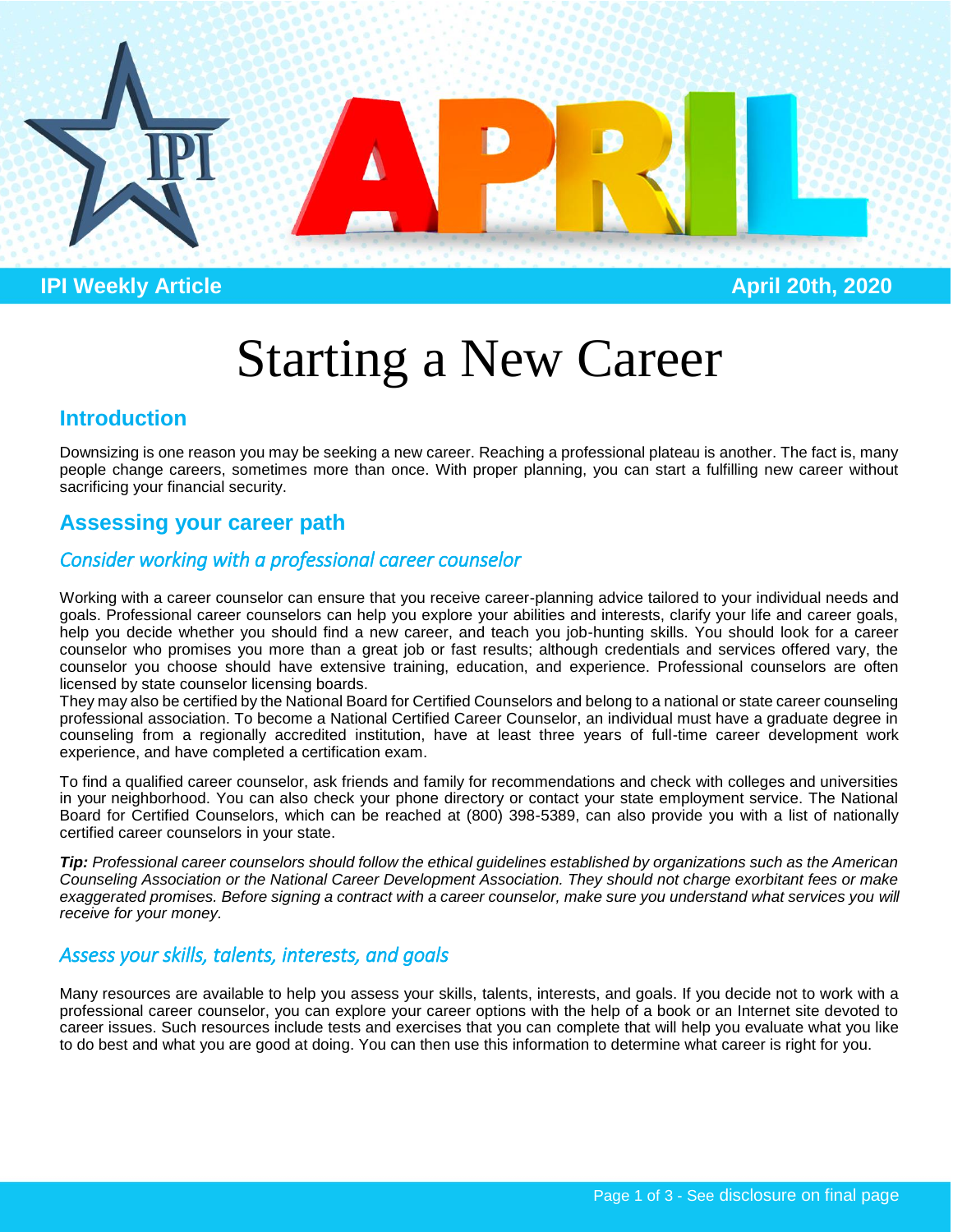## *Research potential careers*

Before deciding to switch careers, do your homework. What sounds like an ideal career for you may not be. For instance, you may love the idea of teaching but hate the idea of taking a big pay cut to become a teacher. Or, the idea of making a lot of money as an investment banker might appeal to you, but you may object to working long hours. When researching a new career, answer the following questions:

- Will this career be personally gratifying?
- How much money can I expect to make initially? In 5 years? In 10 years?
- Will I be able to find a job where I currently live, or will I have to relocate?
- Will I need to go back to school?
- What is the occupational outlook for this profession?

To find this information, you may have to consult several sources. If you have not yet decided on a career, check the employment section of your local newspaper for ideas on jobs available. If possible, talk to others who work in the career field you are considering and find out how satisfied they are with their career choice. They will be able to give you advice regarding the profession and information regarding the pros and cons of pursuing a career in this field. You can also find books on careers in your public library or local bookstore and locate a lot of information about careers on-line, including information on how much money you can expect to make. To find out what the occupational outlook is for the career you're considering, consult the Occupational Outlook Handbook, which is the official handbook of the Bureau of Labor Statistics. It is available at your local library or can be viewed on-line at<http://stats.bls.gov/oco/> . Another Internet resource that can help you evaluate career fields is America's Career InfoNet ( [www.acinet.org](http://www.acinet.org/) ).

#### *Decide whether you should start a new career*

Once you've researched career options available to you, decide whether you should start a new career. First, make sure that you have thoroughly explored ways to make your current career more satisfying. For instance, moving to a different department within your company, taking professional development courses, and/or getting a promotion may change the way you feel about your career. Second, after exploring your interests, you may also discover that changing your career is not the best way to make your life more meaningful. Instead, you may decide to change your life outside of work, volunteer, turn a hobby into a part-time business, or take classes to develop new skills.

On the other hand, you may decide that it's time to change careers. Perhaps you're just not happy anymore working in your current field, and there's no way to fix it. Or, you may be facing early retirement and you see this as an opportunity to move into a new career field. You've done your research, and you're excited about the chance to put your talents and abilities to work in a new career.

# **Plan for the financial impact of starting a new career**

## *Planning ahead can minimize financial losses*

The best way to plan for the financial impact of starting a new career is to plan early. Don't quit your present job until you've determined how you will survive financially during your career transition. In particular, you should undertake the following actions:

- Determine how changing your career will affect your income and expenses.
- Save up an emergency cash reserve.
- Reduce any consumer debt you have by paying off credit cards and loans.
- Determine whether you can afford to be out of work temporarily in the event that you can't find a job in your new career field right away or if you go back to school.

• Figure out how you will pay for your education if you decide to return to school. You may be eligible for grants and financial aid. In addition, if your income is within certain limits, you may be eligible for a Lifetime Learning tax credit each tax year that is equal to 20 percent of your qualified education-related expenses up to \$10,000. You may also be able to deduct interest paid on qualified higher education loans.